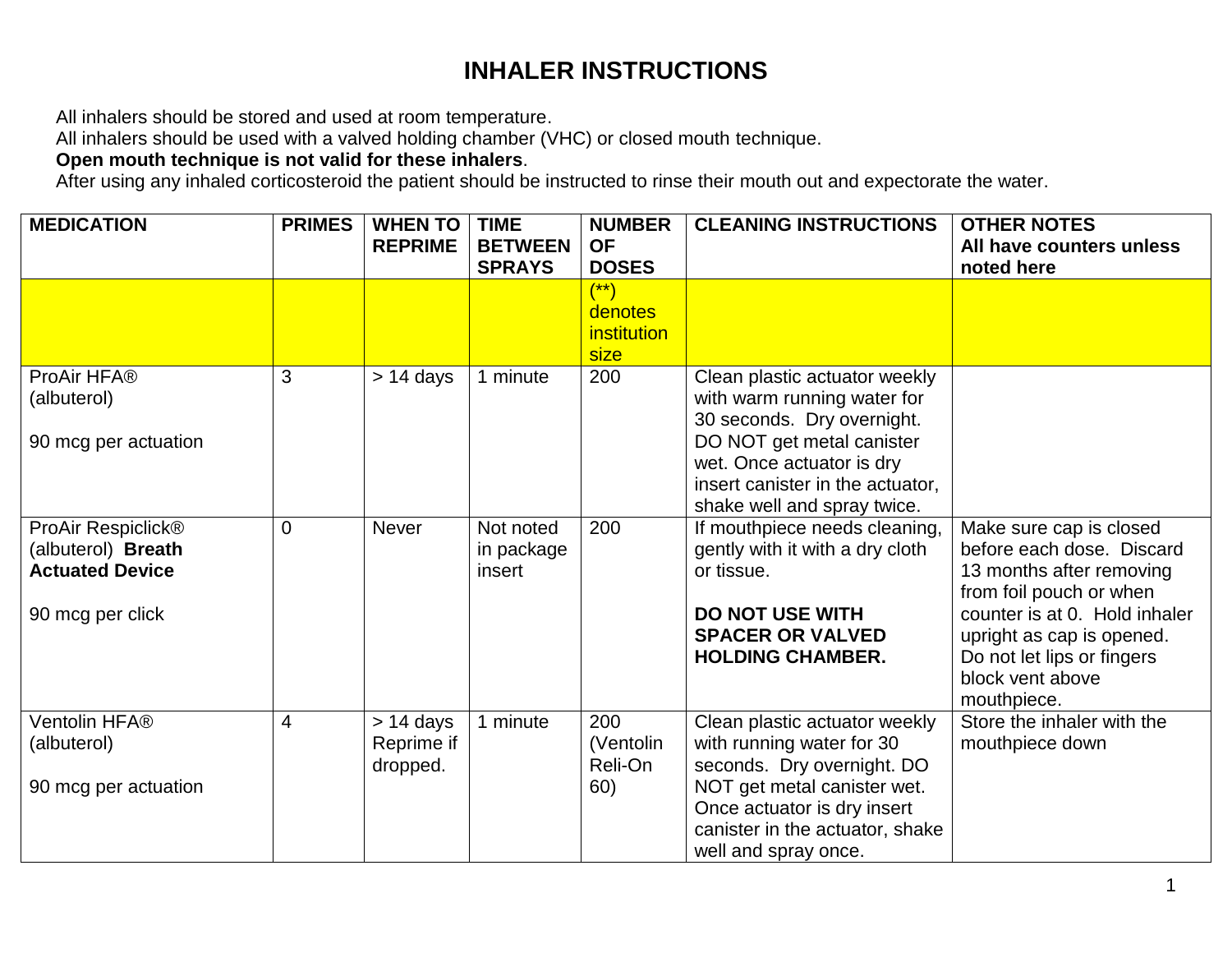| Xopenex HFA®<br>(levalburterol)<br>45 mcg per actuation                                                             | 4              | > 3 days                                       | 1 minute            | 200<br>$(*80)$  | Clean plastic actuator weekly<br>with running water for 30<br>seconds. Dry overnight.<br>DO NOT get metal canister<br>wet.                                                                                | NO COUNTER                                                                                                       |
|---------------------------------------------------------------------------------------------------------------------|----------------|------------------------------------------------|---------------------|-----------------|-----------------------------------------------------------------------------------------------------------------------------------------------------------------------------------------------------------|------------------------------------------------------------------------------------------------------------------|
| <b>CONTROLLERS</b>                                                                                                  |                |                                                |                     |                 |                                                                                                                                                                                                           |                                                                                                                  |
| <b>Metered dose inhalers</b>                                                                                        |                |                                                |                     |                 |                                                                                                                                                                                                           |                                                                                                                  |
| Advair HFA®<br>(fluticasone/salmeterol)<br>3 strengths per actuation<br>45mcg/21mcg<br>115mcg/21mcg<br>230mcg/21mcg | $\overline{4}$ | > 4 weeks<br>with 2<br>primes or<br>if dropped | About 30<br>seconds | 120<br>$(**60)$ | Wipe spray opening with dry<br>Q-tip then wipe mouthpiece<br>with clean damp tissue at<br>least weekly. Do not take<br>canister out of actuator.<br>Allow to dry overnight before<br>putting cap back on. | Put mouthpiece all the way<br>into your mouth. Reprime if<br>canister is dropped.<br>Store with mouthpiece down. |
| Aerospan®<br>(flunisolide)<br>80 mcg per actuation                                                                  | $\overline{2}$ | >2 weeks                                       | 20<br>seconds       | 60<br>120       | No cleaning required per<br>manufacturer                                                                                                                                                                  | NO COUNTER                                                                                                       |
| Alvesco®<br>(ciclesonide)<br>Available in 2 strengths<br>80 mcg/actuation<br>160 mcg/actuation                      | 3              | >10 days                                       | None<br>indicated   | 60              | Wipe mouthpiece weekly with<br>dry tissue or cloth                                                                                                                                                        | Does not need to be shaken<br>before use.                                                                        |
| <b>Dulera®</b><br>(mometasone/<br>Formoterol)<br>2 strengths per actuation<br>100 mcg/5 mcg<br>200 mcg/5 mcg        | 4              | >5 days                                        | 30<br>seconds       | 120<br>$(*60)$  | Wipe mouthpiece with dry<br>wipe after every 7 days of use                                                                                                                                                | Store 60 dose canister with<br>mouthpiece down or<br>sideways                                                    |
| Flovent HFA®<br>3 strengths per actuation<br>44 mcg<br>$110$ mcg<br>220 mcg                                         | $\overline{4}$ | >7 days or<br>if dropped                       | 30<br>seconds       | 120             | Wipe spray opening with<br>damp Q-tip then wipe<br>mouthpiece with clean damp<br>tissue weekly                                                                                                            | Reprime if canister is<br>dropped. Store with<br>mouthpiece down.                                                |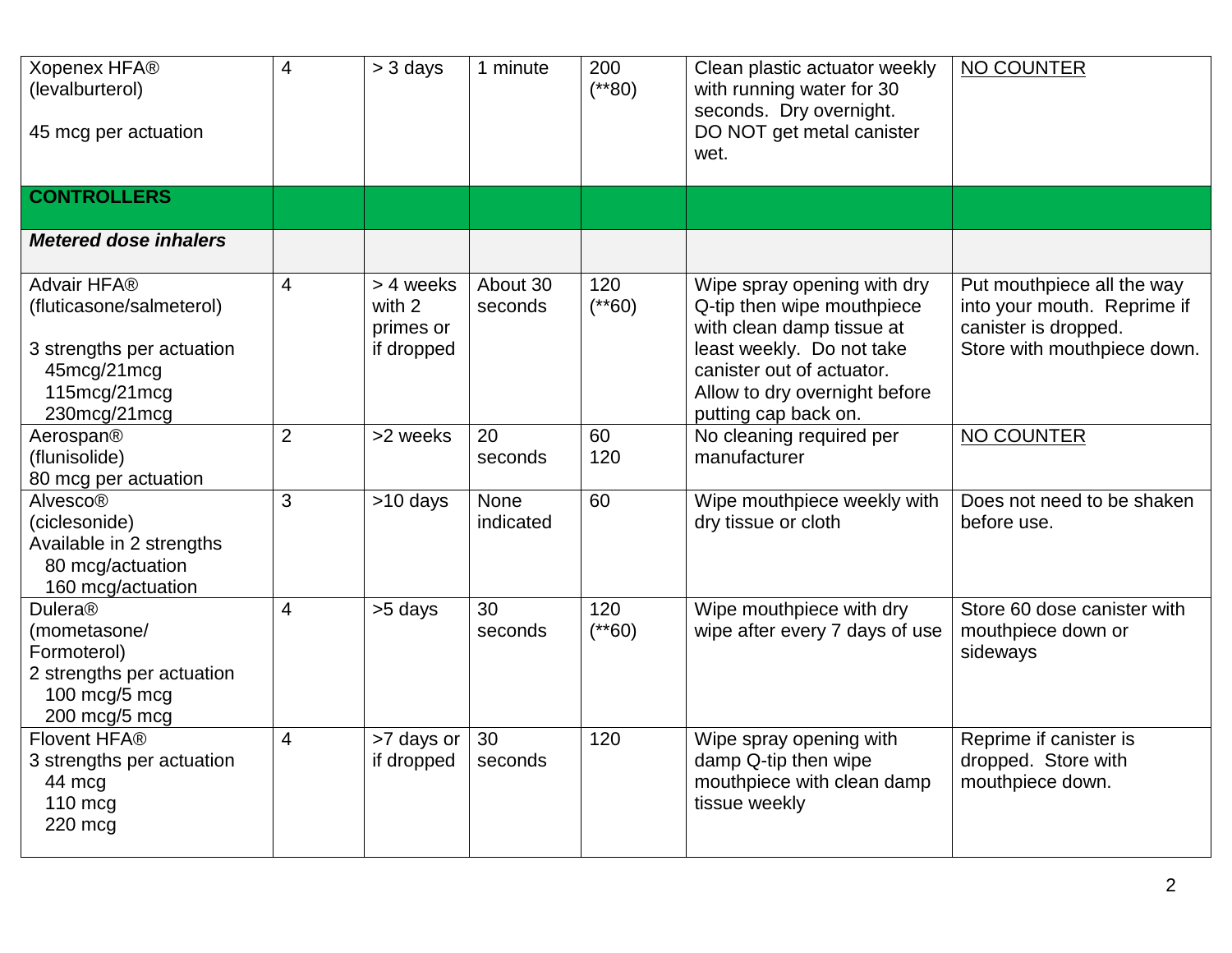| <b>QVAR HFA®</b><br>(beclomethasone)<br>2 strengths per actuation<br>40 mcg<br>80 mcg                                               | $\overline{2}$ | $> 10$ days | None<br>stated                        | 120            | Clean mouthpiece weekly<br>with clean, dry tissue or cloth        |                                                                                                                                                                                                                                                                                                                                             |
|-------------------------------------------------------------------------------------------------------------------------------------|----------------|-------------|---------------------------------------|----------------|-------------------------------------------------------------------|---------------------------------------------------------------------------------------------------------------------------------------------------------------------------------------------------------------------------------------------------------------------------------------------------------------------------------------------|
| Symbicort HFA®<br>(budesonide/formoterol)<br>2 strengths per actuation<br>80mcg/4.5mcg<br>160mcg/4.5mcg                             | 2              | $> 10$ days | <b>None</b><br>stated                 | 120<br>$(*60)$ | Wipe inside and outside of<br>mouthpiece with clean, dry<br>cloth | Reprime if canister is<br>dropped. Store with<br>mouthpiece down. Discard<br>within 3 months of opening<br>the foil pouch.                                                                                                                                                                                                                  |
| <b>Dry Powder Inhalers</b>                                                                                                          |                |             |                                       |                |                                                                   |                                                                                                                                                                                                                                                                                                                                             |
| Advair Diskus <sup>®</sup><br>(fluticasone/salmeterol)<br>3 strengths per actuation<br>100mcg/50mcg<br>250mgg/50mcg<br>500mcg/50mcg | $\overline{0}$ | <b>NA</b>   | <b>Never</b><br>more than<br>one dose | 60<br>$(**14)$ | Do not wash the mouthpiece<br>or any part of the diskus.          | Hold diskus in level, flat<br>position with the mouthpiece<br>towards you. Slide lever<br>away from you until it clicks.<br>Once the lever is pushed<br>back, don't close the diskus,<br>do not tilt the diskus, do not<br>play with the lever. Never<br>breathe out into the Diskus.<br>Discard one month after<br>opening the foil pouch. |
| Arnuity <sup>®</sup><br>(fluticasone furoate)<br>2 strengths per actuation<br>100mcg<br>200mcg                                      | 0              | <b>NA</b>   | <b>None</b><br>stated                 | 30<br>$(**14)$ | No cleaning instructions<br>given.                                | Dose is loaded when inhaler<br>is opened. Closing the cover<br>without inhaling the medicine<br>will cause a loss of that<br>dose. Discard 6 weeks after<br>opening tray or when empty.<br>Do not breathe out into the<br>mouthpiece. Do not block air<br>vents with fingers.                                                               |